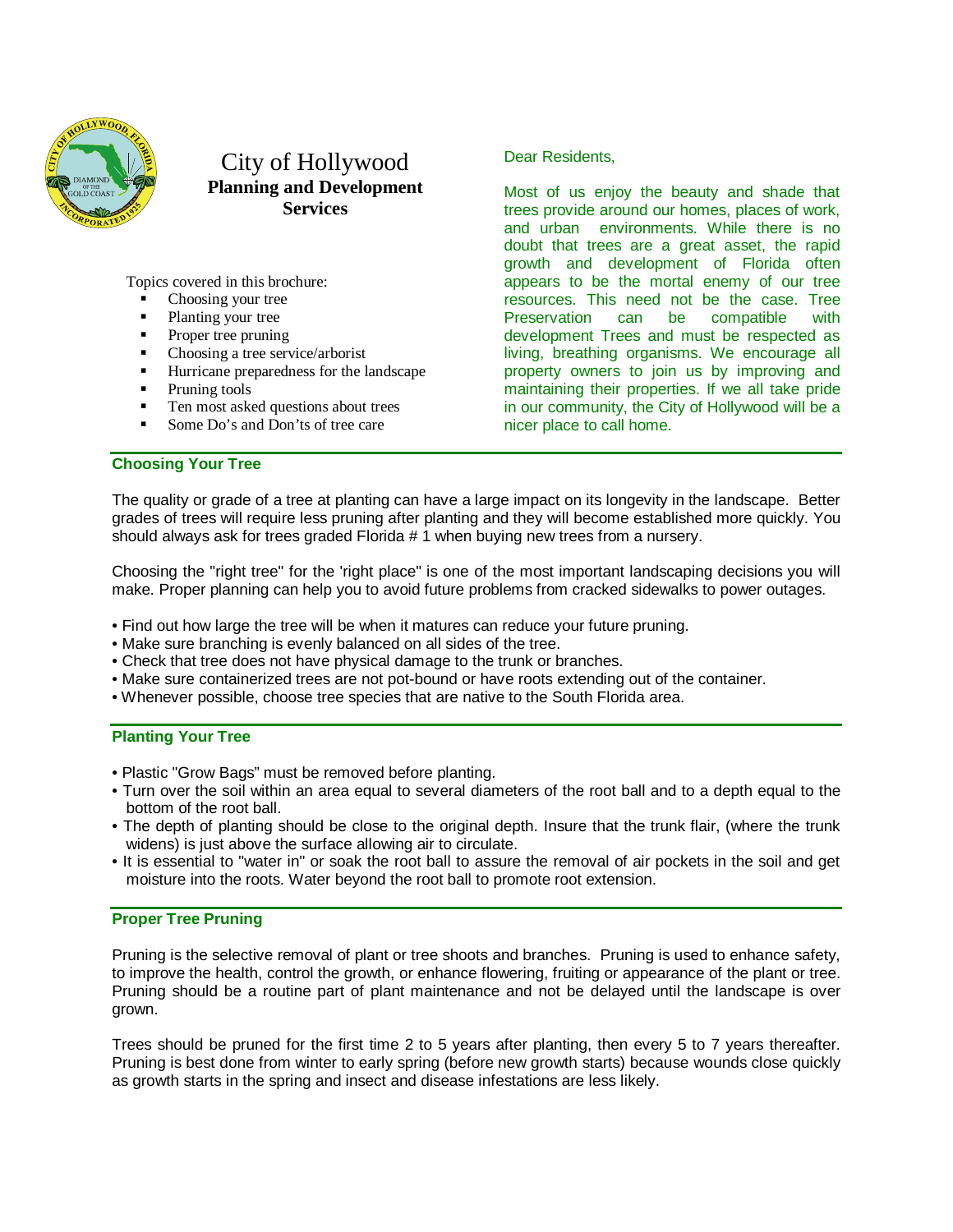Step back and look at the tree to be pruned. Try to imagine what it will look like when it is going to be larger, and remember that tree limbs will increase in diameter and lengthen but will not move upward on the trunk as the tree grows.

# **Pruning according to ANSI A 300-95**

Pruning should be done according to American National Standard ANSI A300-95, tree, shrub and other woody plant maintenance standard practices. This standard is intended to apply to any person or entity engaged in the business, trade, or performance of repairing, maintaining, or preserving trees.



**Crown cleaning:** The removal of dead, dying, diseased, crowded, weakly attached, low-vigor branches, and water sprouts from a tree's crown.

**Crown thinning:** Remove branches to increase light and air penetration while maintaining the tree's natural shape.

**Crown raising:** Remove lower branches from a tree to provide clearance for buildings, vehicles, pedestrians and vistas.

**Crown reduction:** Reduce the size of a tree often to provide clearance for utility lines. Reducing the height or spread of a tree is best accomplished by pruning back the leaders and branch terminals to lateral branches that are large enough to assume the terminal roles (at least one-third the diameter of the cut stem). Compared to topping, this helps maintain the form and structural intergrity of the tree.

# **Proper pruning cuts**

In order to make a proper pruning cut, you must first locate the brand collar. The branch collar is an extension of the main stem of the tree where the branch joins the main trunk. Cutting into the branch collar allows decay to expand into the main trunk of the tree.

#### **When pruning:**

- Always make pruning cuts on the outside of the branch collar.
- Do not leave branch stubs, living or dead.
- Use sharp hand tools designed for pruning, and wear safety equipment.
- Do not paint wounds with pruning paint. It does not prevent decay and may interfere with wood closure.
- Homeowners should not climb a tree to prune limbs or attempt to prune limbs near overhead power lines.
- Never remove more than 1/3 of the live crown in a single pruning.



Removing a branch over 1 1/2" diameter. First cut at "A" until saw binds, then cut at "B-B" 2 to 4 inches beyond "A" until the branch fall, then cut at "C-C", outside of the branch collar.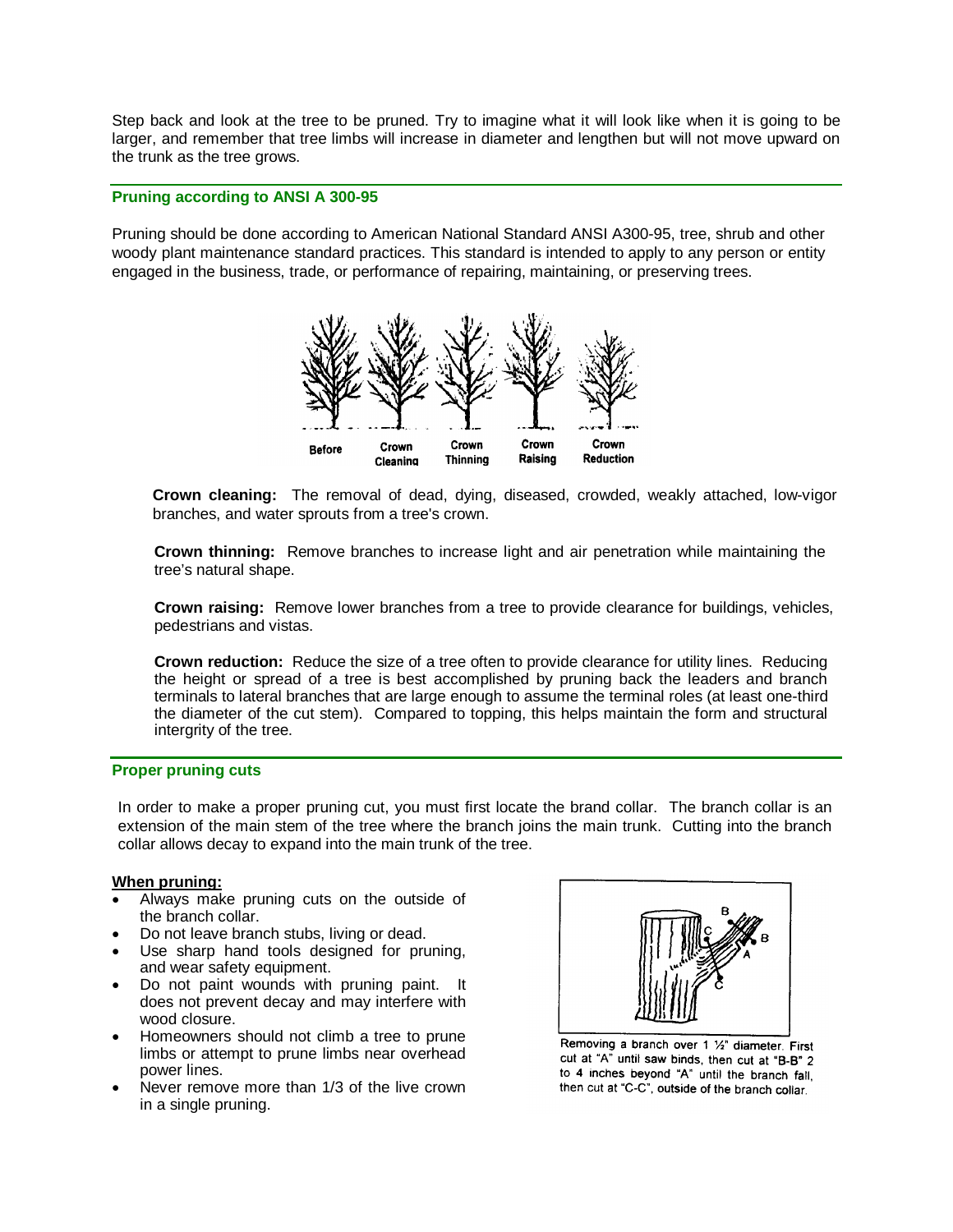### **Pruning palms**

Use special care when pruning palms. A palm will die if the terminal bud is cut or injured. Some palms such as the Royal Palm will naturally shed old fronds. If they are growing where falling leaves may be hazardous, remove leaves before they drop. Other palms do not shed fronds as they die. These fronds should be removed because they often harbor insects and rodents, and may become a fire hazard. Cut all palm fronds from the underside tearing the fibers of the palm stem.

### **Choosing a Tree Service/Arborist**

It is important to choose a tree care professional. Good aborists will be familiar with proper standards and are able to assist you with all phases of tree maintenance. Homeowners who rush to accept the service of a tree expert are frequently taken advantage of by fly-by-night amateurs with a pickup truck and chainsaw. The result of this is poor quality work, and that creates additional long-term costs. The arborist (tree care professional) you will want to hire should:

- Have an occupational license and a bonafide business in the community.
- Be listed in the telephone directory "yellow pages" commonly under tree service.
- Be fully insured for property damage, personal liability and worker compensation.
- Be a member of a professional association such as the National Arborist Association, the Florida Arborist Association, the International Society of Arboriculture, or the American Society of Consulting Arborist.

### **Hurricane Preparedness for the Landscape**

#### **Pre-hurricane tree pruning**

South Florida's hurricane season goes from June 1 to November 15. When a hurricane watch or hurricane warning is announced, it is almost too late to start pruning trees to prevent hurricane damage. Trimming trees during squally weather is highly hazardous to the person doing the pruning and may harm objects in the area, particularly electrical lines. The time to prune is well before a hurricane watch is announced. The best months of trimming are November, December and January, when the trimmer can use good judgement and will be able to haul away major trimmings or have then chipped and piled up.

## **Prune for strength and form**

#### **Prune for strength by removing:**

- Multiple trunks or co-dominant leaders to encourage the growth of one main trunk
- Injured, diseased and dead branches
- Rubbing branches

#### **Prune for form by removing:**

- Excess lateral branches to produce a ladder effect at maturity
- Water sprouts and root suckers
- Limbs that turn inward, cross or extend

### **Topping and excessive lifting will damage the tree**

Both methods of pruning listed below increase the chances of wind damage in the long run, are violations of Hollywood and Broward County ordinances, and can incur fines to both the tree service and the property owner.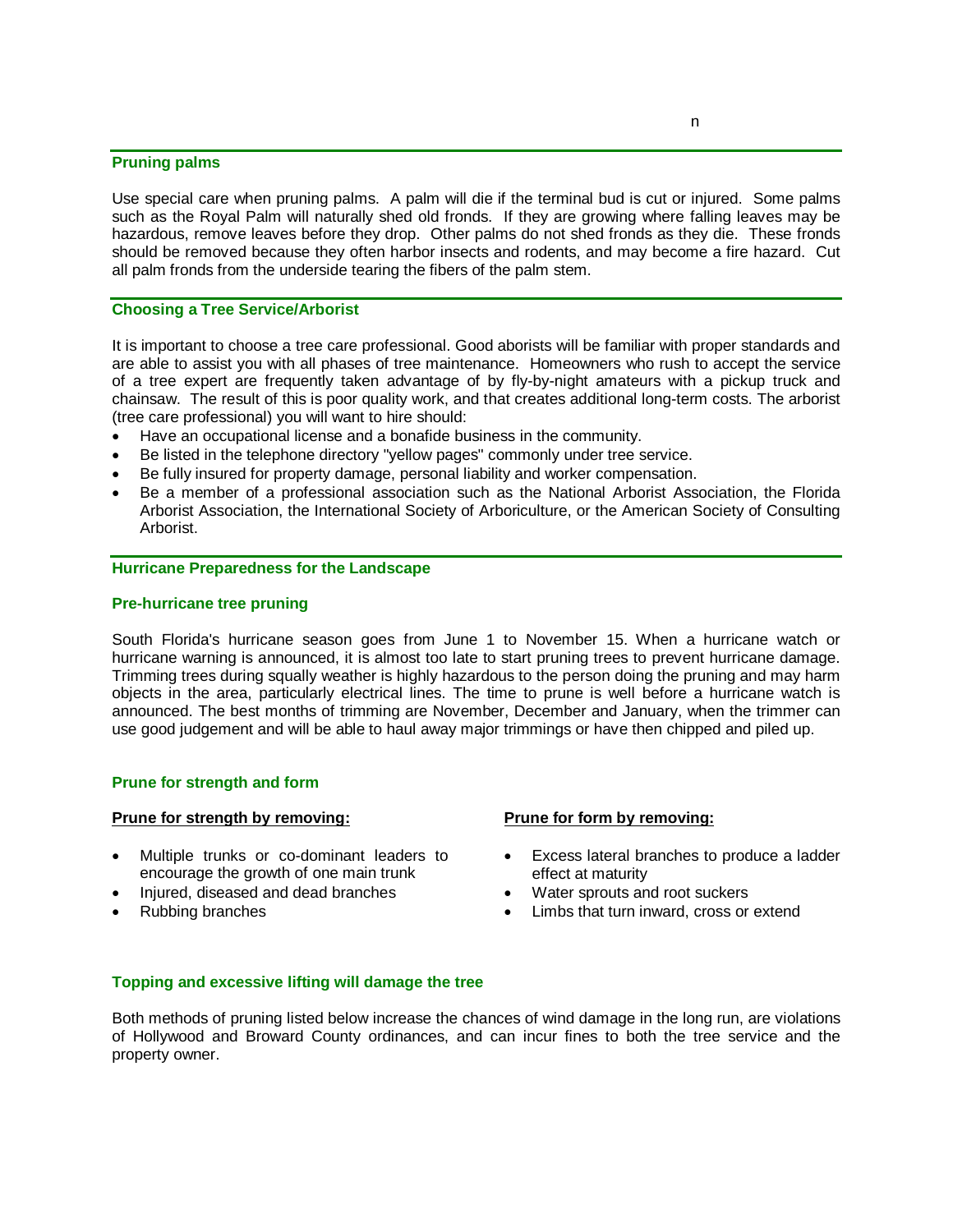# **Topping**

Topping is a type of pruning where most of the canopy is removed from the tree, leaving mostly branch stubs. Topping initiates decay in the trunk and main branches and attracts wood boring insects. Topping a large tree causes excessive sprouting of weakly attached new branches, and increases wind resistance by creating denser branching patterns. Never top a tree or allow anyone to top one of your trees. Competent arborists do not top trees.

• **Topping is a violation of Hollywood and Broward County ordinances!**

# **Excessive Lifting**

Lifting trees is a common pruning where the lower branches of the tree are removed to provide clearance for cars, structures, etc. Over lifting, or excessive thinning of trees is a poor pruning practice. This type of pruning creates a condition where trees become top-heavy, reduces trunk taper and increases chances of branch breakage. It also disfigures the natural form of the tree.

• **Over lifting of trees is a violation of Hollywood and Broward County ordinances!**

# **Pruning Tools**

Basic tools used in pruning are hand pruner, loppers, hedge shears and saws (see figure). Hand pruners are used for small branch and twig cleanup, loppers for branches up to  $\frac{1}{2}$  inch in diameter, pruning saws for larger branches and hedge shears for trimming closely clipped formal hedges only. Both shears and saws are available on poles, which are handy to prune difficult to reach branches.



**Pruning tools** (A) Hand pruners are used to cut branches less than 1/4" in diameter. (B) Loppers are used to cut branches up to  $\frac{1}{2}$  in diameter. (C) Hedge shears are used to shear formal hedges. (D) Saws are used to remove larger branches. (E) Pole saw and pruner are used to prune difficult to reach branches.

# **Ten Most Asked Questions about Trees**

- Q: Do I need a Permit to remove a tree in Hollywood?
- A: Generally speaking yes, however, the following trees are exempted: Florida Holly (Brazilian Pepper), Melaleuca, Schefflera, Norfork lsland Pine and Australian Pine.
- Q: Will the City trim the trees in the swale areas?
- A: Only in cases where they block a street light or a traffic sign.
- Q: Will the City remove trees in the swale areas?
- A: Only in cases where a tree interferes with a street light, fire hydrant, storm water drain or are deemed to be hazardous.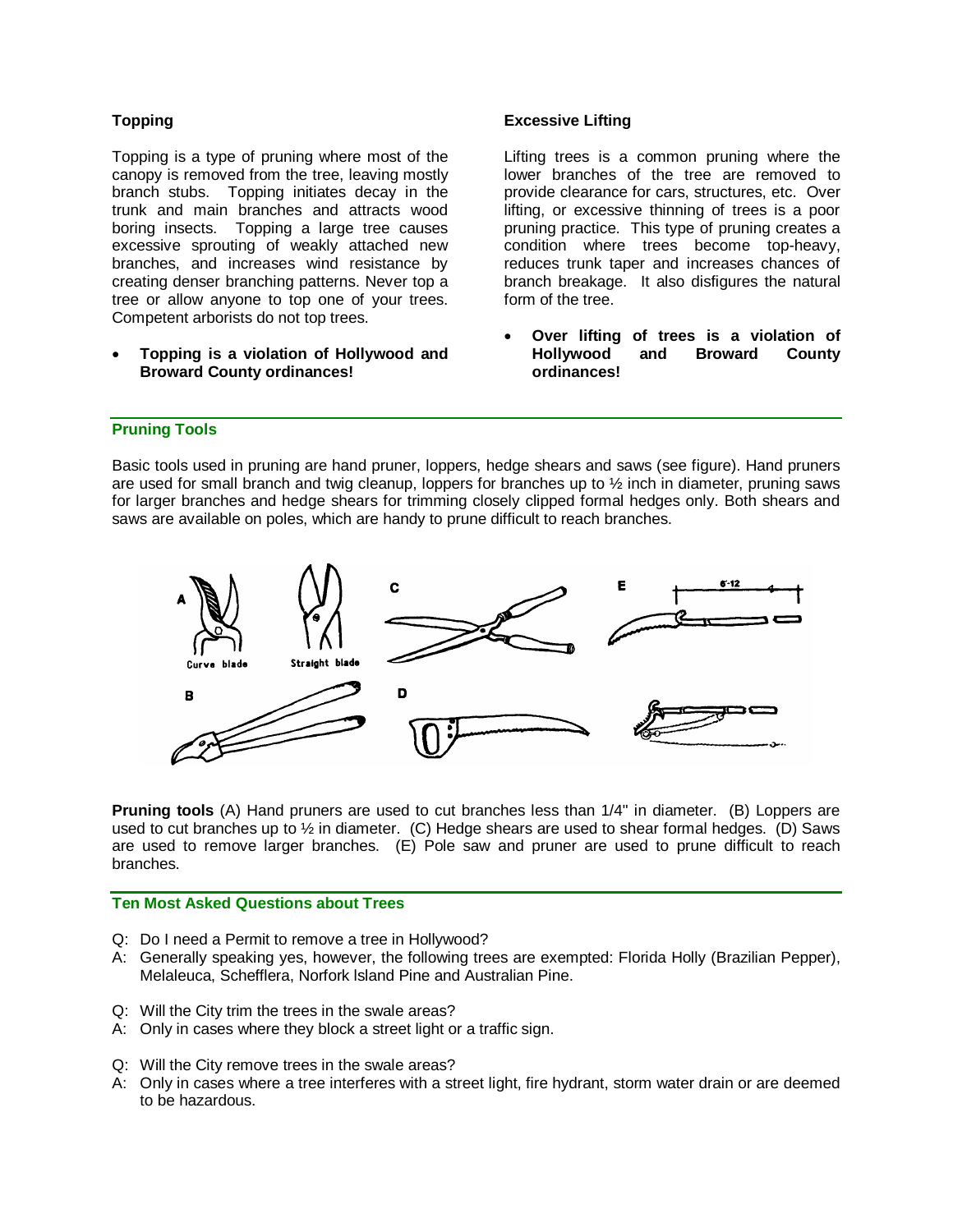- Q: Who maintains the trees located in the swale areas?
- A: By Ordinance, the owner of that property that abuts a swale where the tree is located, is responsible for the care and maintenance of that tree, as well as any sidewalk.
- Q: Why do we have to replace a tree we remove?
- A: To replenish lost tree canopy. It is estimated that the City of Hollywood at present has less than 50% of the desired level of green canopy. Replacement of trees helps to increase the City's desirable canopy levels.
- Q: My neighbor's tree is growing into my property and he refuses to trim it; will the City require him to trim his tree?
- A: The City considers this a dispute between neighbors and cannot get involved unless the tree is causing a hazardous situation.
- Q: If my neighbor won't trim his tree and the City won't make him, what can I do?
- A: You may trim that part of the tree that extends over your property, but by Ordinance you are required, when trimming trees, to use The American National Institute A-300 Standards.
- Q: Do we need a Permit to plant trees?
- A: No. However, in swale areas there are requirements concerning: streetlights, alley and street intersections, fire hydrants, storm drains, overhead power lines, width of swale, and the type of trees allowed in these areas. Consultation with the City's Landscape Inspector is advised.
- Q: How can we obtain a tree removal/relocation permit?
- A: Permits are available in 315 at City Hall or call (954) 921-3471 and staff will fax an application to you.
- Q: Whom do I contract with to cut my tree?
- A: Anyone who adheres to the American National Institute A-300 Standards and can produce the appropriate licenses and insurance binders.

# **Some DO'S and DON'Ts of Tree Care**

## **DOs**

- When trimming trees, do adhere to the American National Institutes A-300 Standards, which can be obtained from the Office of Planning.
- Do obtain a permit when removing or transplanting a tree, from the Office of Planning, 2600 Hollywood Blvd., Room 315.
- Do make sure, when hiring a tree trimming company that they are Certified Arborists or they adhere to the A-300 Standards. They must have a valid occupational license and current insurance.
- If you have to climb a ladder to trim a tree, do hire a professional tree trimmer instead.
- Do contact the City's Landscape Inspector, at (954) 921-3471, when questions arise concerning trees within the City.

# **DON'Ts**

- Don't trim a tree that is growing within striking distance of power lines, only FPL or professional tree trimmers are trained to perform this procedure.
- Don't be pressured by door-to-door tree trimmers into having your trees trimmed. Obtain bids by other tree trimmers in the business and compare.
- Don't plant or cultivate nuisance trees, a list can be obtained from the Office of Planning (954) 921- 3471.
- Don't top or hatrack a tree (cutting off its top). This is a violation of Broward County and City of Hollywood Ordinances.
- Don't paint wounds with pruning paint. It will not prevent decay and may inhibit wound closure.
- Don't leave sod around trees, replace it with mulch. Lawn mowers and string trimmers can cause severe damage to the tree.